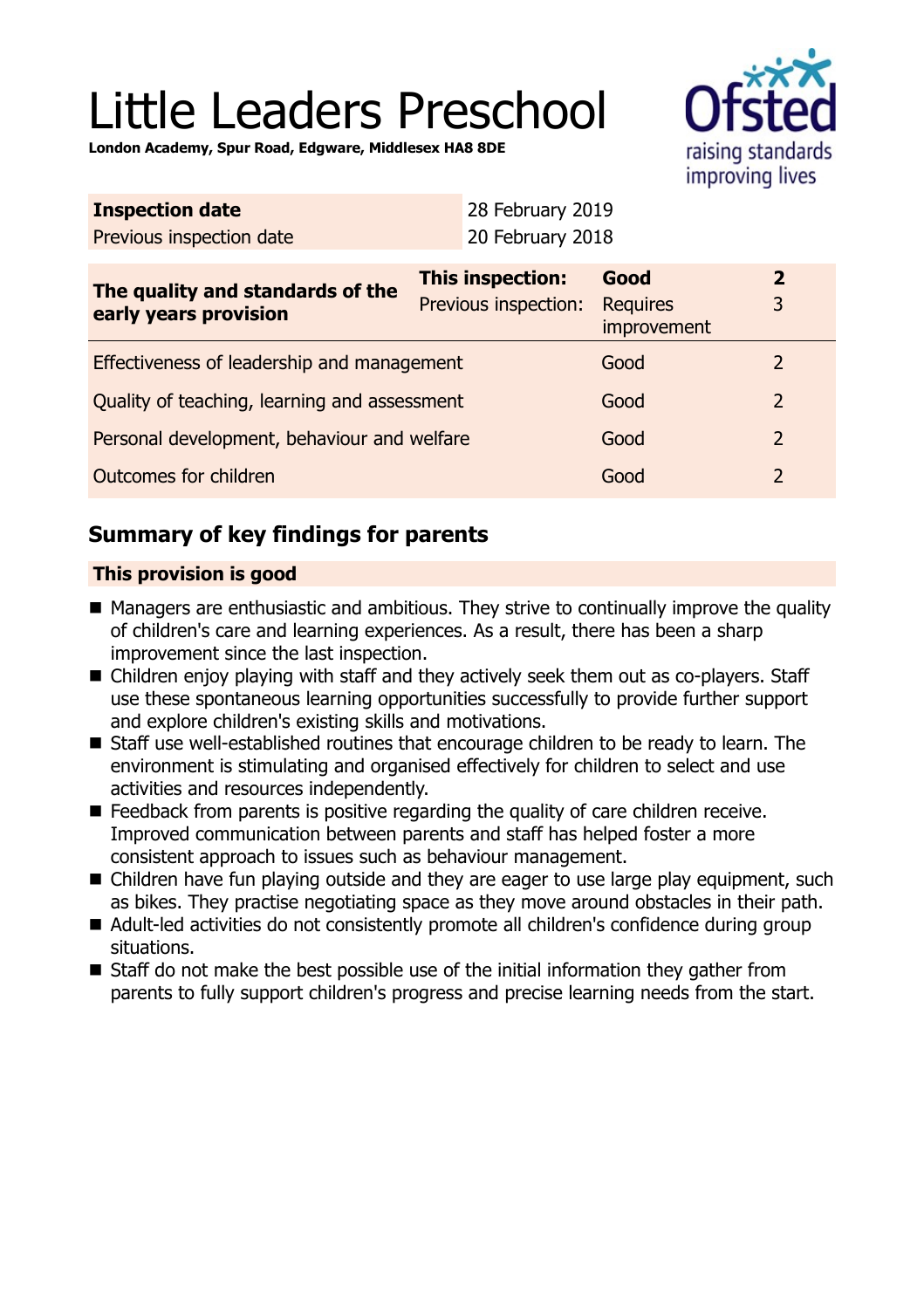## **What the setting needs to do to improve further**

## **To further improve the quality of the early years provision the provider should:**

- make the most of adult-led activities to consistently promote all children's confidence in group situations
- $\blacksquare$  develop the use of initial information obtained from parents in order to plan even more precisely for children's continued progress from a very early stage.

#### **Inspection activities**

- $\blacksquare$  The inspector spoke with parents to gather their views and opinions.
- The inspector sampled a range of relevant documentation, including children's records, risk assessments and evidence of staff qualifications and suitability.
- $\blacksquare$  The inspector spoke with staff and children at appropriate times and observed the quality of teaching and learning across a range of activities.
- The inspector carried out a joint observation of practice with the pre-school manager.

## **Inspector**

Sonia Lobo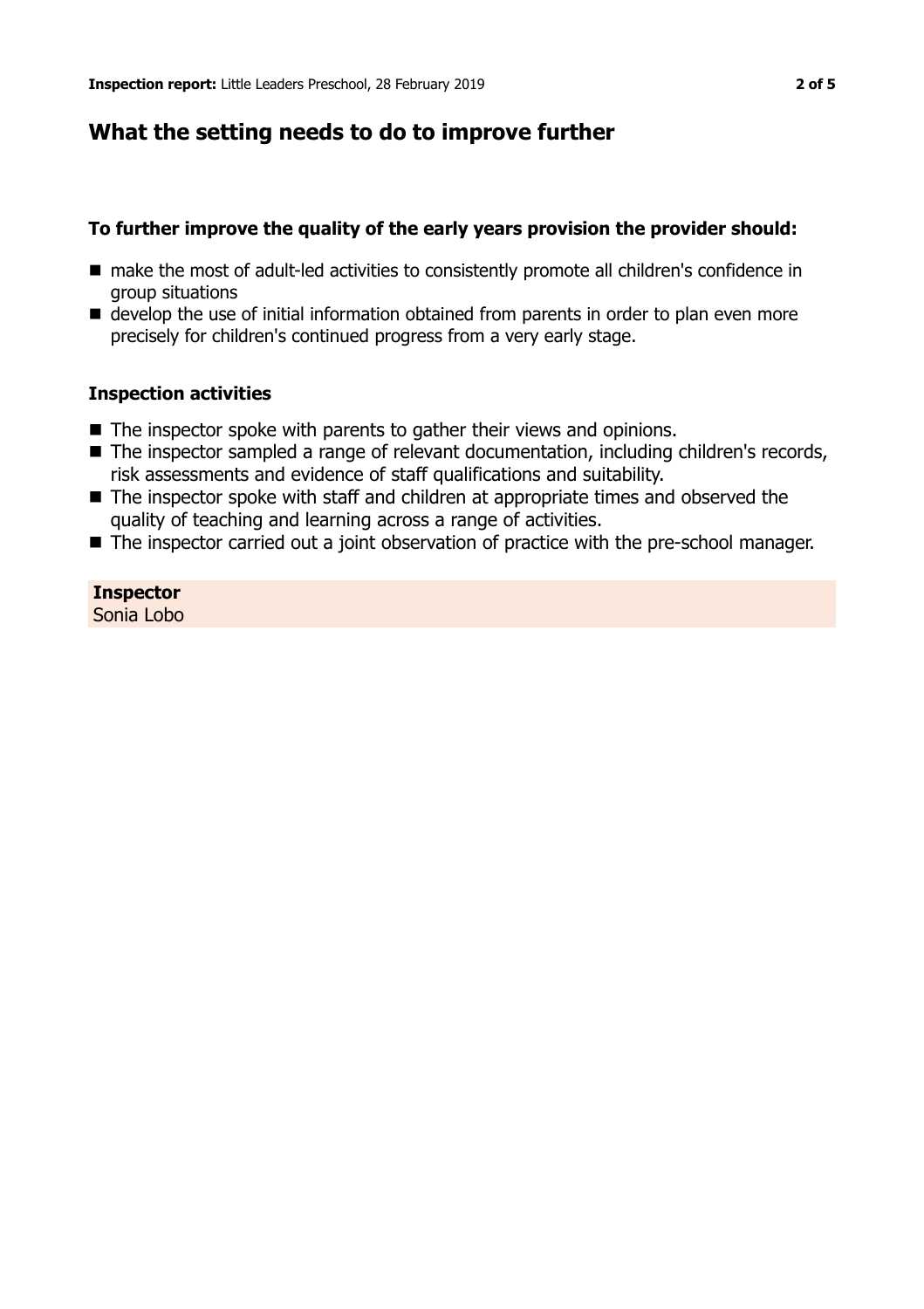# **Inspection findings**

## **Effectiveness of leadership and management is good**

Safeguarding is effective. Staff have an up-to-date knowledge and understanding of safeguarding issues. They know what to do if they are concerned about a child's welfare. The pre-school shares a positive safeguarding culture. Staff listen to children and respond appropriately to what they say. Managers implement robust recruitment and vetting procedures in order to help keep children safe. New staff are provided with an induction programme which helps to ensure they are aware of their roles and responsibilities. Staff benefit from ongoing support and receive relevant training to help build their knowledge and skills. Some staff, for example, have been trained to assist children who need additional support. Action taken by staff following feedback from children, parents and professionals has helped them to build strong relationships which embrace religious, ethnic and language differences and similarities.

## **Quality of teaching, learning and assessment is good**

Staff track and assess children's individual progress to help identify and close any gaps in their learning. Parents are supported to share their observations of their children. Staff use this information to consider and plan ways of building on children's achievements. Staff organise activities that capture children's interest and imagination. For example, children eagerly anticipate and watch what happens when they create an effervescent solution which spills out of their model volcano. Staff use these opportunities to extend children's vocabulary as they describe the eruptions as 'sizzling'. Children use everyday language to talk about size and show an interest in shapes.

## **Personal development, behaviour and welfare are good**

Children behave well. They show good attention and listen carefully to instructions as they measure ingredients to make dough. They enjoy the responsibility of carrying out small tasks, such as filling jugs of water, and count as they skilfully scoop flour. Children learn to share resources and show tolerance while waiting for their turn to mix ingredients. Children demonstrate friendly behaviour towards others and warmly welcome visitors. Children learn about what is expected of them at pre-school as they are reminded of the 'golden rules' in group situations. They enjoy physical sensory opportunities. Older children competently use pipettes to transfer paint onto melting blocks of ice. Children manage their own basic hygiene and personal needs well.

## **Outcomes for children are good**

Children make independent choices about their play and learning. They are supported to represent their own ideas and thoughts, for example through role play. Some older children experiment with textures and form as they describe they are making a 'potion' for their pretend sea creature. Children show lots of interest in the world around them as they water the plants and flowers in the pre-school. Children express concern for living things as they make observations of caterpillars and talk about whether they will have enough to eat. Children make good progress and are well supported with their eventual move to school.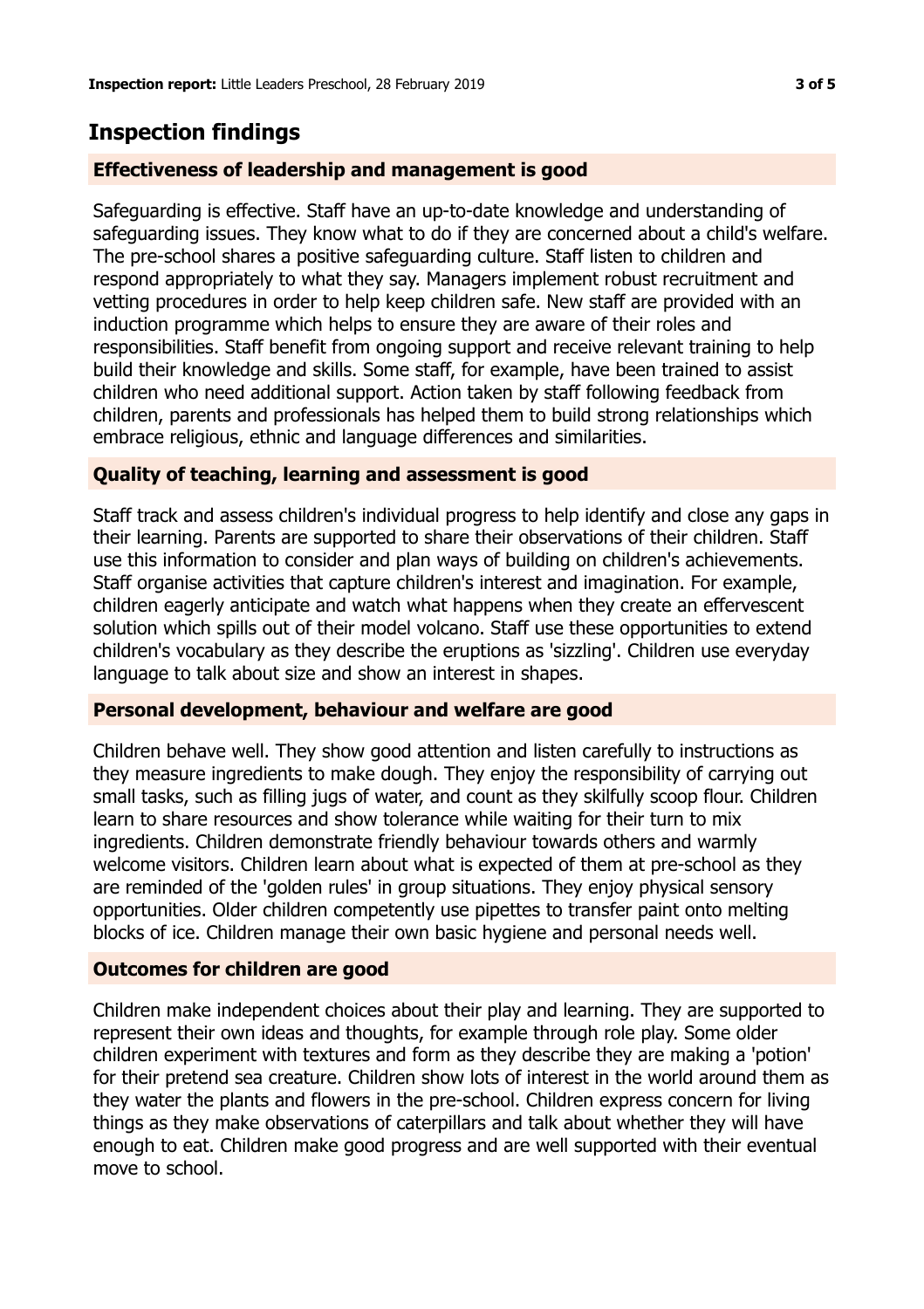## **Setting details**

| <b>Unique reference number</b>                      | EY540867                           |  |
|-----------------------------------------------------|------------------------------------|--|
| <b>Local authority</b>                              | <b>Barnet</b>                      |  |
| <b>Inspection number</b>                            | 10061233                           |  |
| <b>Type of provision</b>                            | Childcare on non-domestic premises |  |
| <b>Registers</b>                                    | Early Years Register               |  |
| Day care type                                       | Sessional day care                 |  |
| <b>Age range of children</b>                        | $2 - 4$                            |  |
| <b>Total number of places</b>                       | 27                                 |  |
| Number of children on roll                          | 30                                 |  |
| <b>Name of registered person</b>                    | Little Leaders Preschool Ltd       |  |
| <b>Registered person unique</b><br>reference number | RP540866                           |  |
| Date of previous inspection                         | 20 February 2018                   |  |
| <b>Telephone number</b>                             | 07957768204                        |  |

Little Leaders Preschool registered in 2017. The pre-school operates sessions between 8am and 6pm, Monday to Friday, all year round. The provider employs three members of staff. Of these, two hold relevant childcare qualifications at level 3. The pre-school is in receipt of funding for the provision of free early education to children aged three years.

This inspection was carried out by Ofsted under sections 49 and 50 of the Childcare Act 2006 on the quality and standards of provision that is registered on the Early Years Register. The registered person must ensure that this provision complies with the statutory framework for children's learning, development and care, known as the early years foundation stage.

Any complaints about the inspection or the report should be made following the procedures set out in the guidance Complaints procedure: raising concerns and making complaints about Ofsted, which is available from Ofsted's website: www.ofsted.gov.uk. If you would like Ofsted to send you a copy of the guidance, please telephone 0300 123 4234, or email [enquiries@ofsted.gov.uk.](mailto:enquiries@ofsted.gov.uk)